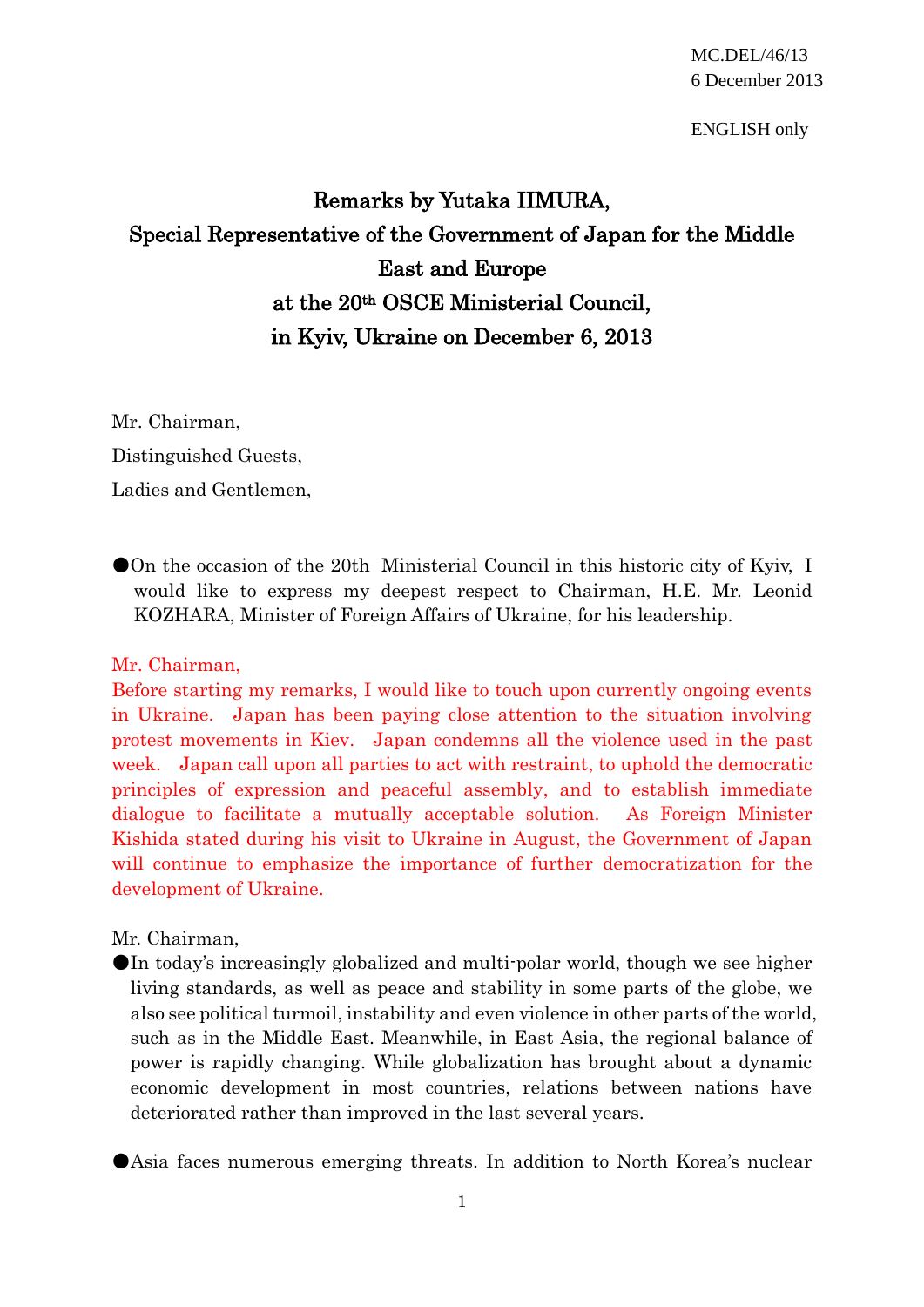development, the advancement of its missile capabilities, and other provocative actions which are already decades-old, international terrorism, cyber attacks and other emerging threats are also destabilizing the region.

- ●In an age of globalization and interconnectedness, these threats are without borders and no region can be completely safe from them. An event occurring in one part of the world can have significant impacts on other regions.
- ●In other words, no nation can maintain its peace and security alone. It is therefore all the more important for the international community to work together to deal with conflicts and destabilizing situations through cooperation among allies and partners, as well as by engaging in U.N. collective security measures such as peacekeeping operations. In this sense, Japan attaches great importance on strengthened cooperation with the OSCE, which is the security cooperation organization with the largest number of member countries.

Mr. Chairman,

- ●With the new government led by Prime Minister Abe in place, we intend to be a more "Proactive Contributor to International Peace," in cooperation with our partners not only in East Asia but also in other parts of the world.
- ●In particular, Japan will do its utmost to contribute to humanitarian assistance and to peace-building efforts. One example of such efforts is the large-scale disaster relief operation deployed for the Philippines, which was recently hit by Typhoon Haiyan. Another is our assistance to the Syrian refugees. We have already contributed a total amount of 280 million US dollars to alleviate the suffering of the Syrian people in the civil war. The contribution to the Palestinian economic and social development is also another example. In addition to our bilateral cooperation amounting to 1.4 billion U.S. dollars since the establishment of the Palestinians Authority, Japan and other East Asian countries are initiating the CEAPAD process, or the Conference on the Cooperation among East Asian countries for Palestinian Development. In February this year, Japan hosted its first ministerial CEAPAD meeting, to be followed by the second in Indonesia early next year. These countries in East Asia are expressing strong political will to cooperate amongst themselves to better contribute to the international efforts for peace in the Middle East by providing economic assistance to Palestine.

Mr. Chairman,

- ●Regarding the security environment of East Asia itself, ensuring maritime security is especially important and urgent. Freedom of navigation is the very basis of global peace and prosperity. Keeping the seas in East Asia open and safe is not only in the interest of the countries in the region, but of all countries in the world, including OSCE members.
- ●In this sense, we can not accept any unilateral action to change the status quo by force. We would like to reaffirm the critical importance for all countries to